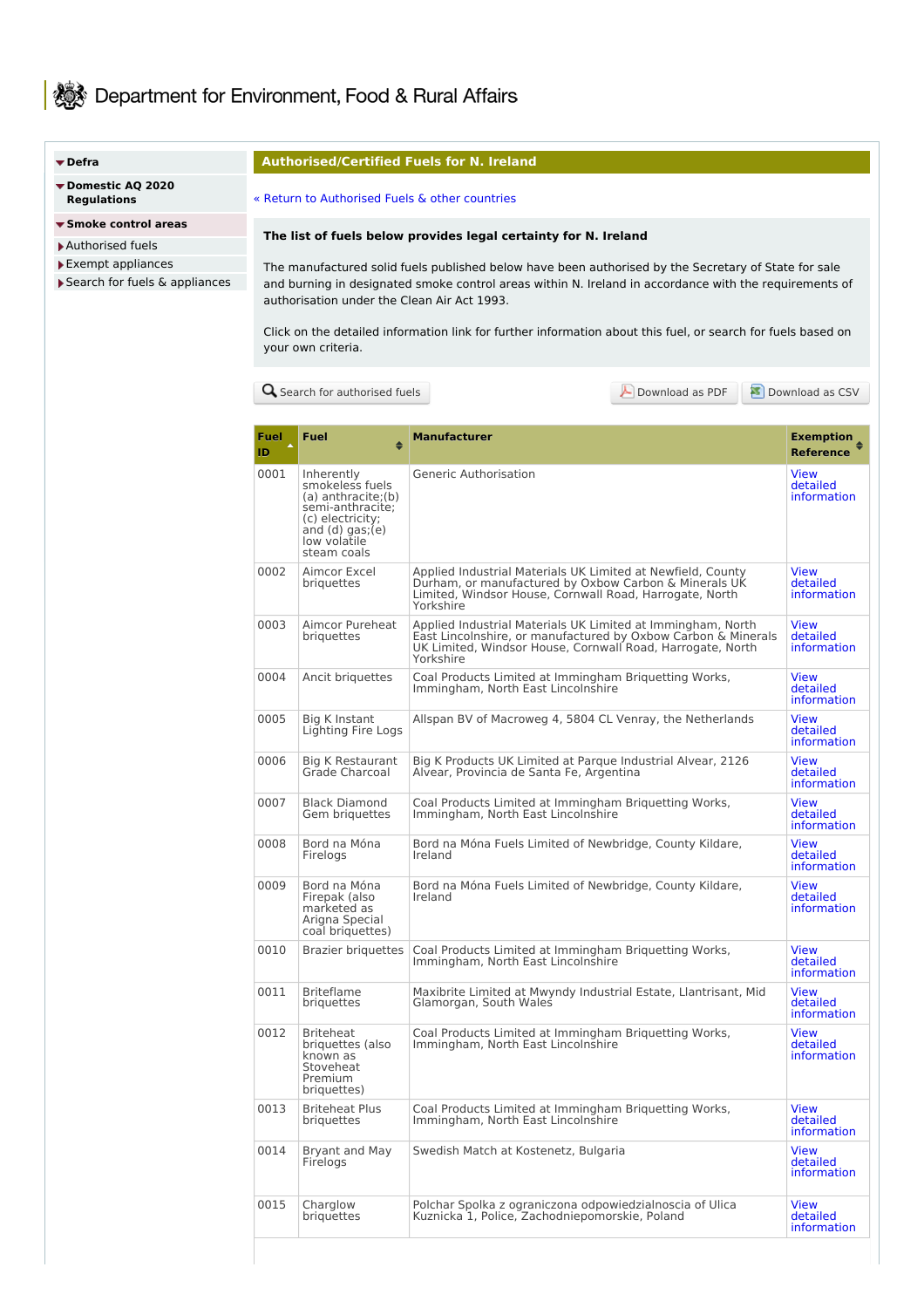| <b>Fuel</b><br>ID | Fuel                                                                                                                                      | <b>Manufacturer</b>                                                                                                                                                                                                                                                                                                                                                                                                                                                                                                  | <b>Exemption</b><br><b>Reference</b>          |
|-------------------|-------------------------------------------------------------------------------------------------------------------------------------------|----------------------------------------------------------------------------------------------------------------------------------------------------------------------------------------------------------------------------------------------------------------------------------------------------------------------------------------------------------------------------------------------------------------------------------------------------------------------------------------------------------------------|-----------------------------------------------|
| 0016              | Coalite                                                                                                                                   | Coalite Products Limited at Bolsover, near Chesterfield,<br>Derbyshire and at Grimethorpe. South Yorkshire                                                                                                                                                                                                                                                                                                                                                                                                           | <b>View</b><br>detailed<br>information        |
| 0017              | Coalite Ovals                                                                                                                             | Maxibrite Limited at Mwyndy Industrial Estate, Llantrisant, Mid<br>Glamorgan, South Wales                                                                                                                                                                                                                                                                                                                                                                                                                            | View<br>detailed<br>information               |
| 0018              | Coke sold as<br>"Sunbrite",<br>"Monckton Boiler<br>Beans", "Redcar<br>Coke Nuts<br>(Doubles)" or<br>"Cwm Coke<br>Doubles".                | (a) Coal Products Limited at Cwm Coking Works, Llantwit Fardre,<br>Pontypridd, Rhondda Cynon Taff, and sold as "Sunbrite"; (b)<br>Monckton Coke & Chemical Company Limited at Royston, near<br>Barnsley, South Yorkshire, and sold as "Sunbrite" or "Monckton<br>Boiler Beans"; (c) Corus UK Limited at Teesside Works, Redcar<br>and sold as "Redcar Coke Nuts (Doubles)"; and (d) Coal Products<br>Limited at Cwm Coking Works, Llantwit Fardre, Pontypridd,<br>Rhondda Cynon Taff and sold as "Cwm Coke Doubles". | <b>View</b><br>detailed<br><i>information</i> |
| 0019              | Cosycoke (also<br>marketed as<br>Lionheart<br>Crusader or<br>Sunbrite Plus)<br>and Aimcor<br>Supercoke (also<br>marketed as<br>Supercoke) | Monckton Coke & Chemical Company Limited at Royston, near<br>Barnsley, South Yorkshire (Cosycoke (also marketed as Lionheart<br>Crusader or Sunbrite Plus)), and M & G Fuels Limited at<br>Hartlepool Docks, Hartlepool (Aimcor Supercoke (also marketed<br>as Supercoke))                                                                                                                                                                                                                                           | View<br>detailed<br><i>information</i>        |
| 0020              | <b>CPL Restaurant</b><br>Grade Charcoal                                                                                                   | Kunfayakun Global Treasures Limited (KGT) at Kunfayakun<br>Stores, No.1, Aranse Street, Station, Sagamu, Orgub State E17,<br>Shagamu International Market, Nigeria                                                                                                                                                                                                                                                                                                                                                   | <b>View</b><br>detailed<br>information        |
| 0021              | Direct Charcoal<br>Blue Bag<br>Premium Grade<br>Restaurant<br>Charcoal                                                                    | Direct Charcoal at Ekamanzi Road, Dalton, KwaZulu Natal, South<br>Africa                                                                                                                                                                                                                                                                                                                                                                                                                                             | <b>View</b><br>detailed<br><i>information</i> |
| 0022              | Direct Charcoal<br>Blue Bag<br>Restaurant<br>Charcoal                                                                                     | Direct Charcoal Limited at Ruta 25, km. 9,5 -Pilar (cp.1629)<br>Buenos Aires, Argentina                                                                                                                                                                                                                                                                                                                                                                                                                              | View<br>detailed<br><i>information</i>        |
| 0023              | Dragonbrite<br>briquettes                                                                                                                 | Tower Colliery Limited at Aberdare, Mid Glamorgan, South Wales                                                                                                                                                                                                                                                                                                                                                                                                                                                       | <b>View</b><br>detailed<br><i>information</i> |
| 0024              | Dragonglow<br>briguettes                                                                                                                  | Tower Colliery Limited at Aberdare, Mid Glamorgan, South Wales                                                                                                                                                                                                                                                                                                                                                                                                                                                       | <b>View</b><br>detailed<br>information        |
| 0025              | Duraflame<br>Firelogs                                                                                                                     | Paramelt BV of Costerstraat 18, PO Box 86, 1700 AB<br>Heerhugowaard, the Netherlands                                                                                                                                                                                                                                                                                                                                                                                                                                 | View<br>detailed<br><i>information</i>        |
| 0026              | Ecoal briguettes<br>(also marketed as<br>Homefire Ecoal<br>briquettes and<br>Supertherm 30)                                               | Coal Products Limited at Immingham Briguetting Works,<br>Immingham, North East Lincolnshire                                                                                                                                                                                                                                                                                                                                                                                                                          | <b>View</b><br>detailed<br><i>information</i> |
| 0027              | Ecoal 50<br>briquettes                                                                                                                    | Coal Products Limited at Immingham Briguetting Works,<br>Immingham, North East Lincolnshire                                                                                                                                                                                                                                                                                                                                                                                                                          | View<br>detailed<br>information               |
| 0028              | Ecobrite<br>briquettes                                                                                                                    | Arigna Fuels Limited at Arigna, Carrick-on-Shannon, County<br>Roscommon, Republic of Ireland                                                                                                                                                                                                                                                                                                                                                                                                                         | <b>View</b><br>detailed<br>information        |
| 0029              | EDF fuel<br>briquettes                                                                                                                    | The Green Factory at the Laboratoire de Chimie Agro-industrielle<br>UMR 1010 INRA/INP-ENSIACET AGROMAT, Site de l'ENIT 47,<br>Avenue D'Azereiz, -BP 1629 65016 Tarbes Cedex, France                                                                                                                                                                                                                                                                                                                                  | <b>View</b><br>detailed<br>information        |
| 0030              | Excel+ briguettes                                                                                                                         | Oxbow Coal B.V. at Newfield works, Bishop Auckland, County<br>Durham                                                                                                                                                                                                                                                                                                                                                                                                                                                 | View<br>detailed<br>information               |
| 0031              | Extracite<br>briquettes                                                                                                                   | Sophia-Jacoba Handelsgesellschaft mbH at Hückelhoven,<br>Germany                                                                                                                                                                                                                                                                                                                                                                                                                                                     | View<br>detailed<br><i>information</i>        |
| 0032              | Fireglo briguettes                                                                                                                        | Les Combustibles de Normandie at Caen, France, and by La<br>Société Rouennaise de Defumage at Rouen, France                                                                                                                                                                                                                                                                                                                                                                                                          | <b>View</b><br>detailed<br><i>information</i> |
| 0033              | Firegold<br>briquettes                                                                                                                    | Coal Products Limited at Immingham Briguetting Works,<br>Immingham, North East Lincolnshire                                                                                                                                                                                                                                                                                                                                                                                                                          | View<br>detailed<br><i>information</i>        |
| 0034              | <b>G N Grosvenor</b><br>(Fuel Express)<br>Restaurant<br>Charcoal                                                                          | Pabensa S.A. Aviadores del Chaco Asunción Paraguay                                                                                                                                                                                                                                                                                                                                                                                                                                                                   | View<br>detailed<br><i>information</i>        |
| 0035              | Homefire<br>briquettes                                                                                                                    | Coal Products Limited at Immingham Briquetting Works,<br>Immingham, North East Lincolnshire                                                                                                                                                                                                                                                                                                                                                                                                                          | View<br>detailed<br>information               |
| 0036              | Homefire Fire<br>Logs                                                                                                                     | De Lange BV of Rustenburgerweg 3, 1646 WJ Ursem, the<br><b>Netherlands</b>                                                                                                                                                                                                                                                                                                                                                                                                                                           | View<br>detailed<br>information               |
| 0037              | Homefire Ovals                                                                                                                            | Coal Products Limited at Immingham Briguetting Works,<br>Immingham, North East Lincolnshire                                                                                                                                                                                                                                                                                                                                                                                                                          | View<br>detailed<br>information               |
| 0038              | Homefire Ovals ®                                                                                                                          | Coal Products Limited at Immingham Briguetting Works,<br>Immingham, North East Lincolnshire                                                                                                                                                                                                                                                                                                                                                                                                                          | View<br>detailed<br>information               |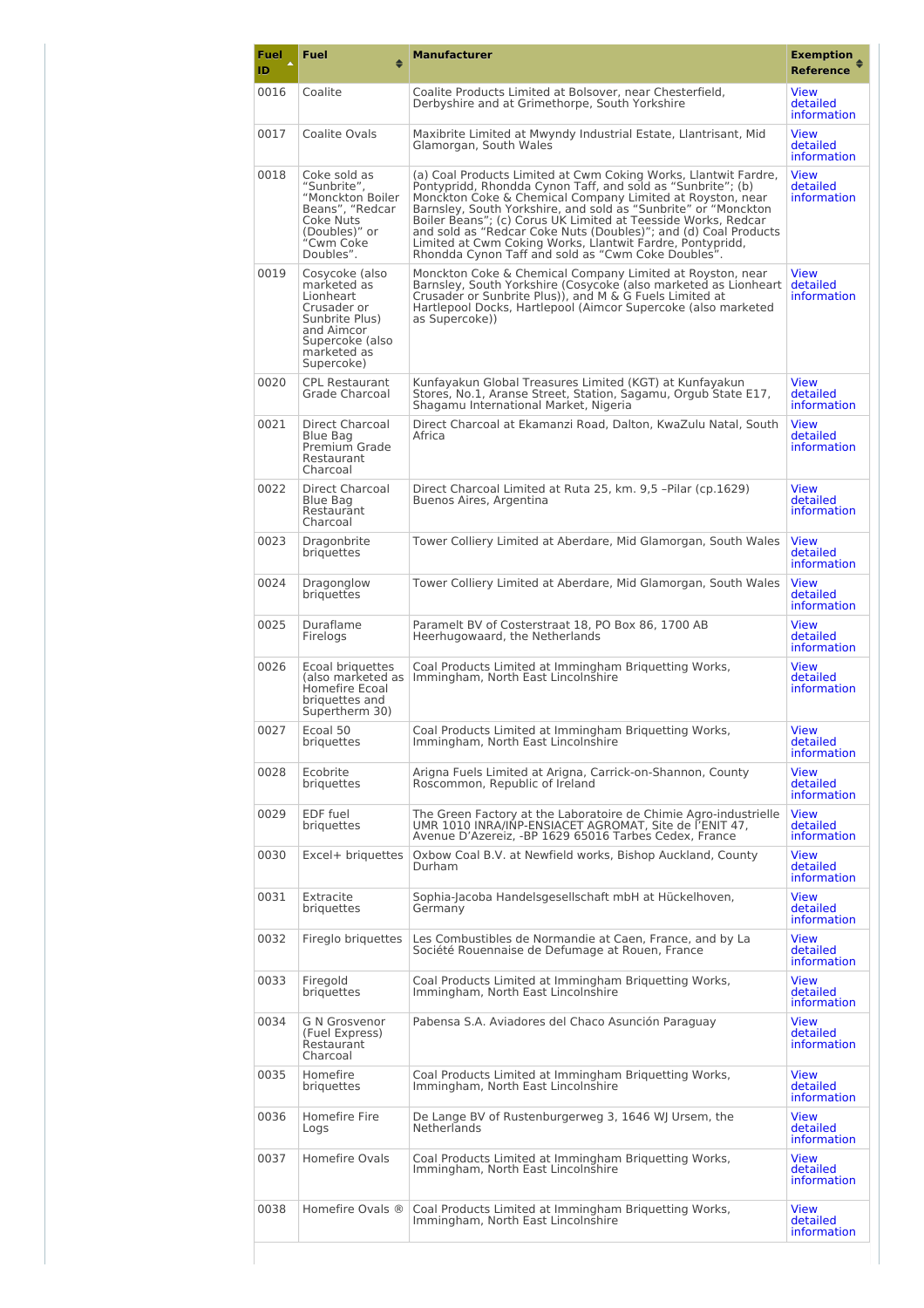| <b>Fuel</b><br>ID | Fuel<br>≜                                                                 | <b>Manufacturer</b>                                                                                                                                                                                                                 | <b>Exemption</b><br><b>Reference</b>          |
|-------------------|---------------------------------------------------------------------------|-------------------------------------------------------------------------------------------------------------------------------------------------------------------------------------------------------------------------------------|-----------------------------------------------|
| 0039              | Hot Drops                                                                 | EU Zeme Limited at Riga, Eksporta Street 15, LV-1045                                                                                                                                                                                | <b>View</b><br>detailed<br>information        |
| 0040              | HouseFuel<br>Smokeless Ovals                                              | Maxibrite Limited at Llantrisant, Rhondda Cynon Taf, South<br>Wales                                                                                                                                                                 | <b>View</b><br>detailed<br>information        |
| 0041              | HouseFuel<br>Smokeless Ovals                                              | Maxibrite Limited at Mwyndy Industrial Estate, Llantrisant, Mid<br>Glamorgan, South Wales                                                                                                                                           | <b>View</b><br>detailed<br>information        |
| 0042              | Island Lump and<br>Island Nuts                                            | Unocal Refinery of California, the United States of America                                                                                                                                                                         | <b>View</b><br>detailed<br>information        |
| 0043              | lewel briguettes                                                          | Eldon Colliery Limited at Newfield Works, Bishop Auckland,<br>County Durham                                                                                                                                                         | <b>View</b><br>detailed<br>information        |
| 0044              | La Hacienda Easy<br>Logs                                                  | Allspan BV of Macroweg 4, 5804 CL Venray, the Netherlands                                                                                                                                                                           | <b>View</b><br>detailed<br>information        |
| 0045              | Long Beach Lump<br>nuts (otherwise<br>known as LBL<br>nuts)               | Aimcor Carbon Corporation at Long Beach, California, the United<br>States of America, or manufactured by Oxbow Carbon & Minerals<br>LLC, 330 Golden Shore, Suite 210, Long Beach, California 90802,<br>the United States of America | <b>View</b><br>detailed<br>information        |
| 0046              | Maxibrite<br>briquettes                                                   | Maxibrite Limited at Llantrisant, Rhondda Cynon Taf, South<br>Wales                                                                                                                                                                 | <b>View</b><br>detailed<br>information        |
| 0047              | Multiheat<br>briguettes                                                   | Coal Products Limited at Immingham Briquetting Works,<br>Immingham, North East Lincolnshire                                                                                                                                         | <b>View</b><br>detailed<br>information        |
| 0050              | Newflame<br>briguettes                                                    | Maxibrite Limited at Llantrisant, Rhondda Cynon Taf, South<br>Wales                                                                                                                                                                 | <b>View</b><br>detailed<br>information        |
| 0051              | Newflame Plus<br>briguettes                                               | Maxibrite Limited at Mwyndy Industrial Estate, Llantrisant, Mid<br>Glamorgan, South Wales                                                                                                                                           | <b>View</b><br>detailed<br>information        |
| 0052              | Newheat<br>briquettes                                                     | Oxbow Coal B.V. at Newfield works, Bishop Auckland, County<br>Durham                                                                                                                                                                | <b>View</b><br>detailed<br>information        |
| 0053              | Optima Fire Logs                                                          | Allspan BV of Macroweg 4, 5804 CL Venray, the Netherlands                                                                                                                                                                           | <b>View</b><br>detailed<br>information        |
| 0054              | Pagan Fuels<br>Restaurant<br>Charcoal                                     | Pabensa S.A. Aviadores del Chaco Asunción Paraguay                                                                                                                                                                                  | <b>View</b><br>detailed<br>information        |
| 0055              | Phurnacite<br>briquettes                                                  | Coal Products Limited at Immingham Briquetting Works,<br>Immingham, North East Lincolnshire                                                                                                                                         | <b>View</b><br>detailed<br>information        |
| 0056              | Pyrobloc Fire<br>Logs                                                     | Allspan BV of Macroweg 4, 5804 CL Venray, the Netherlands                                                                                                                                                                           | <b>View</b><br>detailed<br>information        |
| 0057              | Safelight Firelogs                                                        | Advanced Natural Fuels Limited at Pocklington, East Riding of<br>Yorkshire                                                                                                                                                          | <b>View</b><br>detailed<br><i>information</i> |
| 0058              | Sovereign<br>briquettes                                                   | Monckton Coke & Chemical Company Limited at Royston, near<br>Barnsley, South Yorkshire                                                                                                                                              | <b>View</b><br>detailed<br><i>information</i> |
| 0059              | Supabrite Coke<br><b>Doubles</b>                                          | HJ Banks and Company Limited at Inkerman Road Depot, Tow<br>Law, County Durham                                                                                                                                                      | <b>View</b><br>detailed<br>information        |
| 0060              | Supacite<br>briquettes                                                    | Maxibrite Limited at Llantrisant, Rhondda Cynon Taf, South<br>Wales                                                                                                                                                                 | <b>View</b><br>detailed<br>information        |
| 0061              | Supertherm<br>briquettes                                                  | Coal Products Limited at Immingham Briquetting Works,<br>Immingham, North East Lincolnshire                                                                                                                                         | <b>View</b><br>detailed<br><i>information</i> |
| 0062              | Supertherm II<br>briquettes                                               | Coal Products Limited at Immingham Briquetting Works,<br>Immingham, North East Lincolnshire                                                                                                                                         | <b>View</b><br>detailed<br><i>information</i> |
| 0063              | Taybrite<br>briquettes<br>(otherwise known)<br>as Surefire<br>briquettes) | Coal Products Limited at Immingham Briquetting Works,<br>Immingham, North East Lincolnshire                                                                                                                                         | <b>View</b><br>detailed<br>information        |
| 0064              | Therma<br><b>Briquettes</b>                                               | Maxibrite Limited at Llantrisant, Rhondda Cynon Taf, South<br>Wales                                                                                                                                                                 | View<br>detailed<br><i>information</i>        |
| 0065              | Thermac<br>briquettes                                                     | Coal Products Limited at Immingham Briquetting Works,<br>Immingham, North East Lincolnshire                                                                                                                                         | <b>View</b><br>detailed<br>information        |
| 0066              | <b>Tiger Tim Firelogs</b>                                                 | De Lange BV of Rustenburgerweg 3, 1646 WJ Ursem, the<br>Netherlands                                                                                                                                                                 | <b>View</b><br>detailed<br><i>information</i> |
| 0067              | Unicite                                                                   | DJ Davies Fuels Ltd at Blaenau Fuel Depot, Ammanford,<br>Carmarthenshire, or manufactured by AI Simson at Cabby Latch,<br>Logie by Kirriemuir, Angus                                                                                | <b>View</b><br>detailed<br>information        |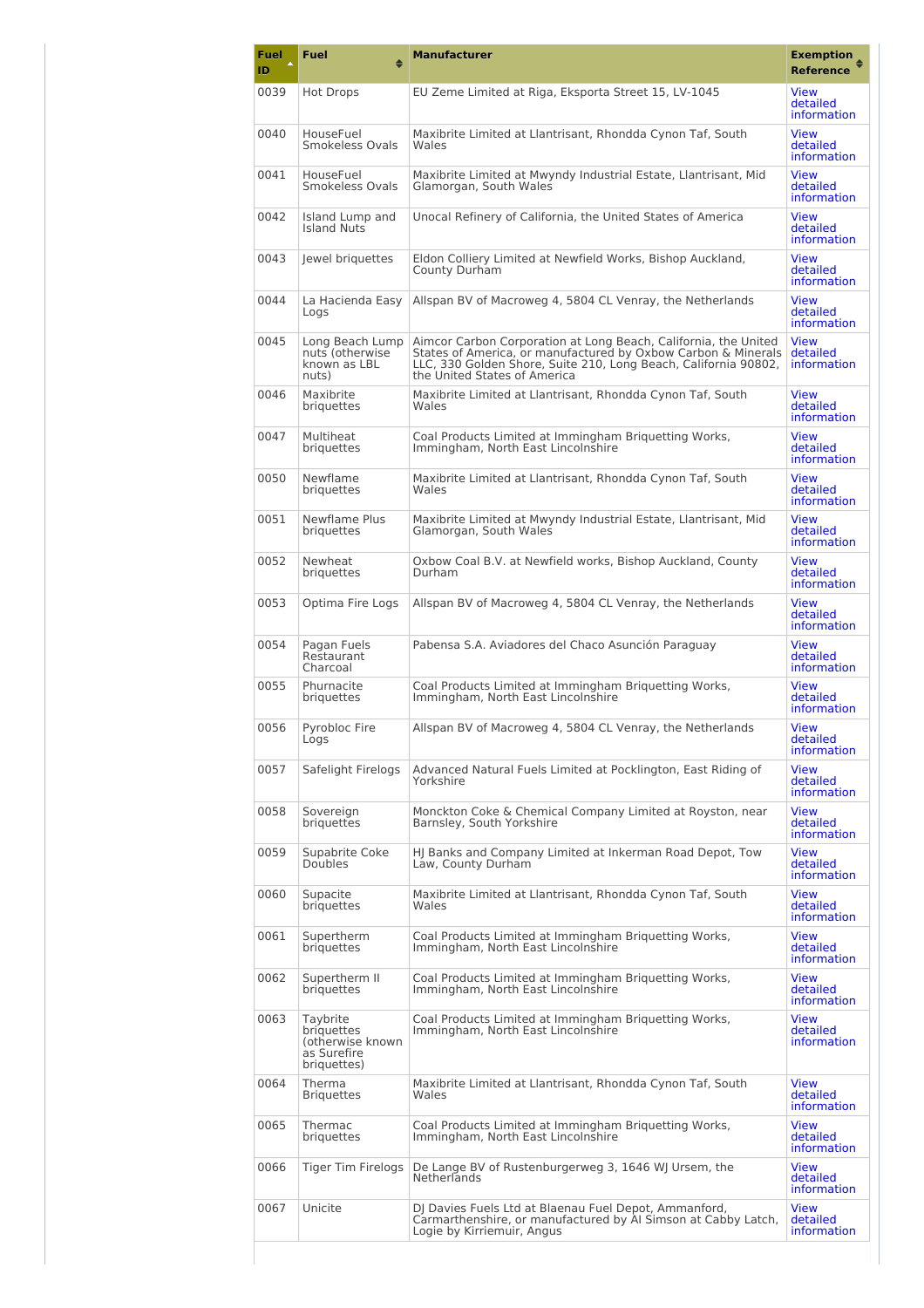| Fuel<br>ID | Fuel<br>♠                                                                                              | <b>Manufacturer</b>                                                                            | <b>Exemption</b><br><b>Reference</b>          |
|------------|--------------------------------------------------------------------------------------------------------|------------------------------------------------------------------------------------------------|-----------------------------------------------|
| 0068       | ZIP 100% Natural<br>Firelog                                                                            | Standard Brands (Trading) Ireland Ltd at Castlebellingham,<br>County Louth, Ireland            | <b>View</b><br>detailed<br>information        |
| 0069       | ZIP 100% Natural<br>Firelogs                                                                           | Standard Brands (Trading) Ireland Ltd at Castlebellingham,<br>County Louth, Ireland            | <b>View</b><br>detailed<br>information        |
| 0070       | ZIP 100% Natural<br>Stove Log                                                                          | Standard Brands (Trading) Ireland Ltd at Castlebellingham,<br>County Louth, Ireland            | <b>View</b><br>detailed<br>information        |
| 0071       | <b>ZIP Cracklelog</b><br>firelogs, ZIP<br>Crackle-log<br>firelogs and ZIP<br>Crackling Log<br>firelogs | Allspan BV of Macroweg 4, 5804 CL Venray, the Netherlands                                      | <b>View</b><br>detailed<br><i>information</i> |
| 0072       | <b>ZIP Firelogs</b>                                                                                    | Allspan BV of Macroweg 4, 5804 CL Venray, the Netherlands                                      | <b>View</b><br>detailed<br>information        |
| 0073       | <b>ZIP Firelogs</b>                                                                                    | Woodflame Moerdijk BV of Appolloweg 4, Harbour No: M189A,<br>4782 SB Moerdijk, the Netherlands | <b>View</b><br>detailed<br>information        |
| 0074       | Zip Firelogs                                                                                           | Allspan BV of Macroweg 4, 5804 CL Venray, the Netherlands                                      | <b>View</b><br>detailed<br>information        |
| 0075       | <b>ALDI Winter</b><br>Flame Smokeless<br>Fuel                                                          | Coal Products Limited at Immingham Briguetting Works,<br>Immingham, North East Lincolnshire    | <b>View</b><br>detailed<br>information        |
| 0077       | Cosyglo<br>Smokeless<br>briguettes                                                                     | Arigna Fuels                                                                                   | <b>View</b><br>detailed<br>information        |
| 0078       | Red Drops                                                                                              | <b>EU Zeme Limited</b>                                                                         | <b>View</b><br>detailed<br>information        |
| 0079       | <b>Hot Rocks</b>                                                                                       | EU Zeme Limited at Riga, Eksporta Street 15, LV-1045                                           | <b>View</b><br>detailed<br>information        |
| 0080       | Gardeco Fire Log                                                                                       | Top Flames Europe BV                                                                           | <b>View</b><br>detailed<br>information        |
| 0086       | Big K Fire Log                                                                                         | Top Flames Europe BV                                                                           | <b>View</b><br>detailed<br>information        |
| 0087       | Big K Fire Log                                                                                         | Top Flames Europe BV                                                                           | <b>View</b><br>detailed<br>information        |
| 0088       | Big K Fire Log                                                                                         | Top Flames Europe BV                                                                           | <b>View</b><br>detailed<br>information        |
| 0089       | Homefire Fire Log                                                                                      | Top Flames Europe BV                                                                           | <b>View</b><br>detailed<br><i>information</i> |
| 0090       | Homefire Fire Log                                                                                      | Top Flames Europe BV                                                                           | <b>View</b><br>detailed<br><i>information</i> |
| 0091       | Gardeco Fire Log                                                                                       | Top Flames Europe BV                                                                           | <b>View</b><br>detailed<br>information        |
| 0092       | La Hacienda Fire<br>Log                                                                                | Top Flames Europe BV                                                                           | <b>View</b><br>detailed<br>information        |
| 0093       | La Hacienda Fire<br>Log                                                                                | Top Flames Europe BV                                                                           | <b>View</b><br>detailed<br><i>information</i> |
| 0094       | <b>Brand Choice Fire</b><br>Log                                                                        | Top Flames Europe BV                                                                           | <b>View</b><br>detailed<br>information        |
| 0095       | Fire Drops                                                                                             | <b>OU TrendSteel Products</b>                                                                  | <b>View</b><br>detailed<br>information        |
| 0096       | Homeflame<br>briguettes                                                                                | Maxibrite Limited at Mwyndy Industrial Estate, Llantrisant, Mid<br>Glamorgan, South Wales      | <b>View</b><br>detailed<br>information        |
| 0097       | Homefire Ovals<br>(R)                                                                                  | Coal Products Limited at Immingham Briguetting Works,<br>Immingham, North East Lincolnshire    | <b>View</b><br>detailed<br><i>information</i> |
| 0098       | Homefire Ovals<br>(R)                                                                                  | <b>CPL Fuels Ireland</b>                                                                       | <b>View</b><br>detailed<br>information        |
| 0099       | <b>Ecoal Briguettes</b>                                                                                | <b>CPL Fuels Ireland</b>                                                                       | <b>View</b><br>detailed<br>information        |
| 0100       | Homefire Ecoal<br>briquettes                                                                           | <b>CPL Fuels Ireland</b>                                                                       | <b>View</b><br>detailed<br>information        |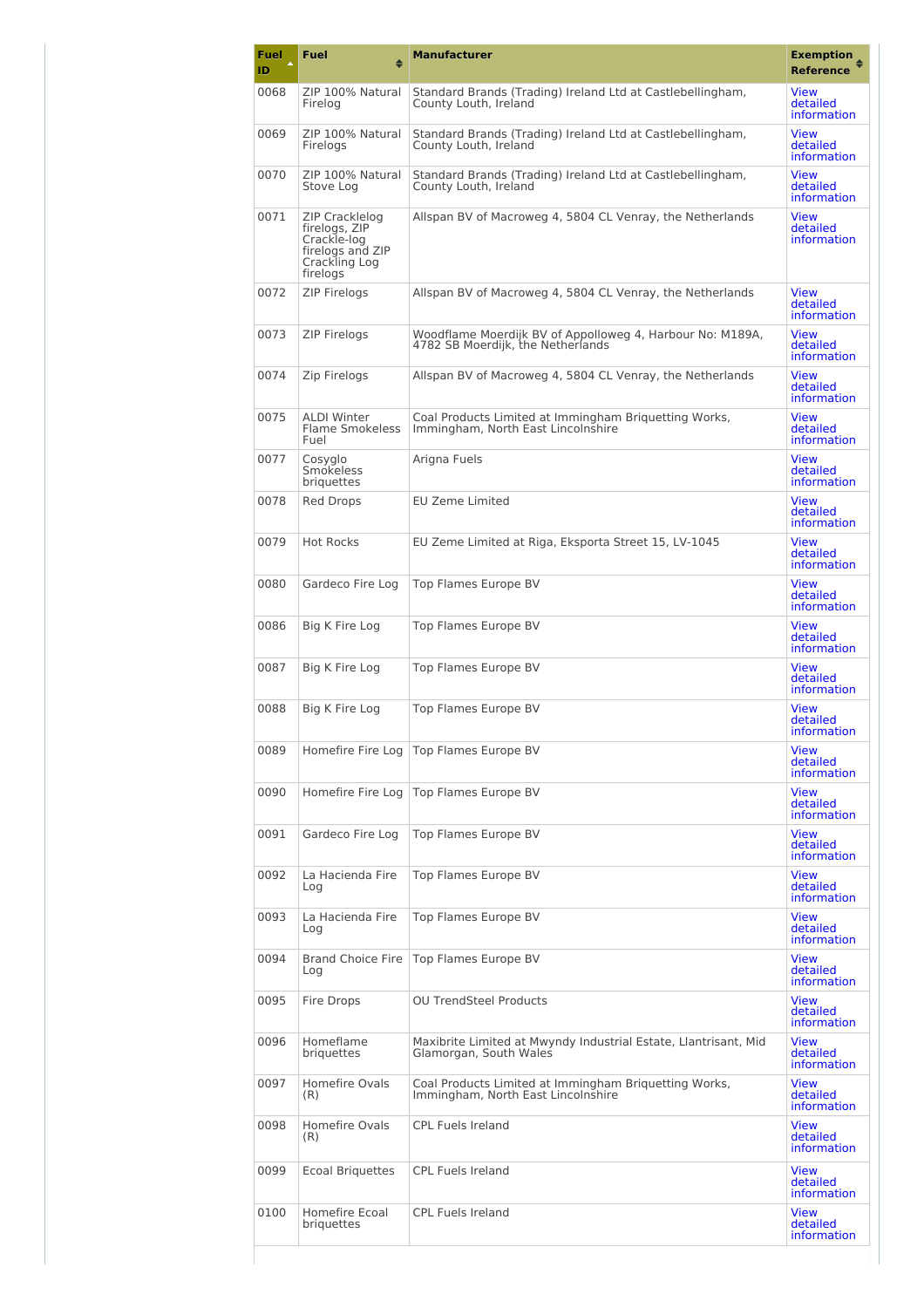| Fuel<br>ID | Fuel<br>٠                                                                                                                                                           | <b>Manufacturer</b>                                                                         | <b>Exemption</b><br><b>Reference</b>          |
|------------|---------------------------------------------------------------------------------------------------------------------------------------------------------------------|---------------------------------------------------------------------------------------------|-----------------------------------------------|
| 0101       | Supertherm 30                                                                                                                                                       | <b>CPL Fuels Ireland</b>                                                                    | <b>View</b><br>detailed<br>information        |
| 0102       | <b>Ecoal Briguettes</b>                                                                                                                                             | Coal Products Limited at Immingham Briguetting Works,<br>Immingham, North East Lincolnshire | <b>View</b><br>detailed<br>information        |
| 0103       | Homefire Ecoal<br>briquettes                                                                                                                                        | Coal Products Limited at Immingham Briquetting Works,<br>Immingham, North East Lincolnshire | <b>View</b><br>detailed<br>information        |
| 0104       | Supertherm 30                                                                                                                                                       | Coal Products Limited at Immingham Briquetting Works,<br>Immingham, North East Lincolnshire | <b>View</b><br>detailed<br>information        |
| 0105       | Phurnacite<br>briquettes                                                                                                                                            | <b>CPL Fuels Ireland</b>                                                                    | <b>View</b><br>detailed<br>information        |
| 0106       | Phurnacite<br>briquettes                                                                                                                                            | Coal Products Limited at Immingham Briquetting Works,<br>Immingham, North East Lincolnshire | <b>View</b><br>detailed<br>information        |
| 0107       | <b>Brazier briguettes</b>                                                                                                                                           | Coal Products Limited at Immingham Briguetting Works,<br>Immingham, North East Lincolnshire | <b>View</b><br>detailed<br>information        |
| 0108       | Smokeless Coal<br>No5                                                                                                                                               | Coal Products Limited at Immingham Briguetting Works,<br>Immingham, North East Lincolnshire | <b>View</b><br>detailed<br>information        |
| 0109       | <b>ALDI Winter</b><br><b>Flame Smokeless</b><br>Fuel                                                                                                                | Coal Products Limited at Immingham Briquetting Works.<br>Immingham, North East Lincolnshire | <b>View</b><br>detailed<br>information        |
| 0110       | Multiheat<br>briquettes                                                                                                                                             | Coal Products Limited at Immingham Briguetting Works,<br>Immingham, North East Lincolnshire | <b>View</b><br>detailed<br>information        |
| 0111       | Dual briguettes                                                                                                                                                     | Coal Products Limited at Immingham Briquetting Works,<br>Immingham, North East Lincolnshire | <b>View</b><br>detailed<br>information        |
| 0112       | Newflame Plus<br><b>Briquettes</b>                                                                                                                                  | Maxibrite Limited at Mwyndy Industrial Estate, Llantrisant, Mid<br>Glamorgan, South Wales   | <b>View</b><br>detailed<br>information        |
| 0113       | Maxibrite<br><b>Briquettes</b>                                                                                                                                      | Maxibrite Limited at Mwyndy Industrial Estate, Llantrisant, Mid<br>Glamorgan, South Wales   | <b>View</b><br>detailed<br>information        |
| 0114       | Therma<br><b>Briquettes</b>                                                                                                                                         | Maxibrite Limited at Mwyndy Industrial Estate, Llantrisant, Mid<br>Glamorgan, South Wales   | View<br>detailed<br>information               |
| 0116       | <b>Calero Briguettes</b>                                                                                                                                            | Maxibrite Limited at Mwyndy Industrial Estate, Llantrisant, Mid<br>Glamorgan, South Wales   | <b>View</b><br>detailed<br>information        |
| 0117       | ProQ COCOCHA<br>Coconut Shell<br><b>Briquettes</b>                                                                                                                  | Siantan Suryatama PT                                                                        | <b>View</b><br>detailed<br>information        |
| 0119       | Flamefast firelog                                                                                                                                                   | Woodflame Moerdijk BV                                                                       | View<br>detailed<br><i>information</i>        |
| 0120       | Fireglow firelog                                                                                                                                                    | Woodflame Moerdijk BV                                                                       | <b>View</b><br>detailed<br>information        |
| 0121       | Superburn Xtra                                                                                                                                                      | <b>Stafford Fuels Limited</b>                                                               | <b>View</b><br>detailed<br>information        |
| 0123       | <b>Big K Restaurant</b><br>Grade Charcoal<br><b>Briquettes</b>                                                                                                      | Big K Esereso Carbon Products Ltd                                                           | <b>View</b><br>detailed<br><i>information</i> |
| 0124       | Mr Charcoal:<br>Grade A<br><b>Restaurant Grill</b><br>Charcoal                                                                                                      | Grupo Paben SA                                                                              | <b>View</b><br>detailed<br><i>information</i> |
| 0125       | Dual briguettes<br>(also known as<br>Burnrite)                                                                                                                      | Coal Products Limited at Immingham Briquetting Works,<br>Immingham, North East Lincolnshire | <b>View</b><br>detailed<br>information        |
| 0127       | Multiheat<br>briquettes (also<br>known as<br>Smokeless Ovals)                                                                                                       | Coal Products Limited at Immingham Briquetting Works,<br>Immingham, North East Lincolnshire | <b>View</b><br>detailed<br><i>information</i> |
| 0128       | Grillove Charcoal<br>distributed by<br>Treewood<br>Harvesting, Mill<br>End, Mill Lane,<br>Hatfield Heath,<br>Bishops Storford,<br>Hertfordshire,<br><b>CM22 7AA</b> | OZEN Sp. z o.o.                                                                             | <b>View</b><br>detailed<br><i>information</i> |
| 0129       | CleanFire                                                                                                                                                           | Sinoctech Research Institute (Co.,LTD)                                                      | View<br>detailed<br>information               |
|            |                                                                                                                                                                     |                                                                                             |                                               |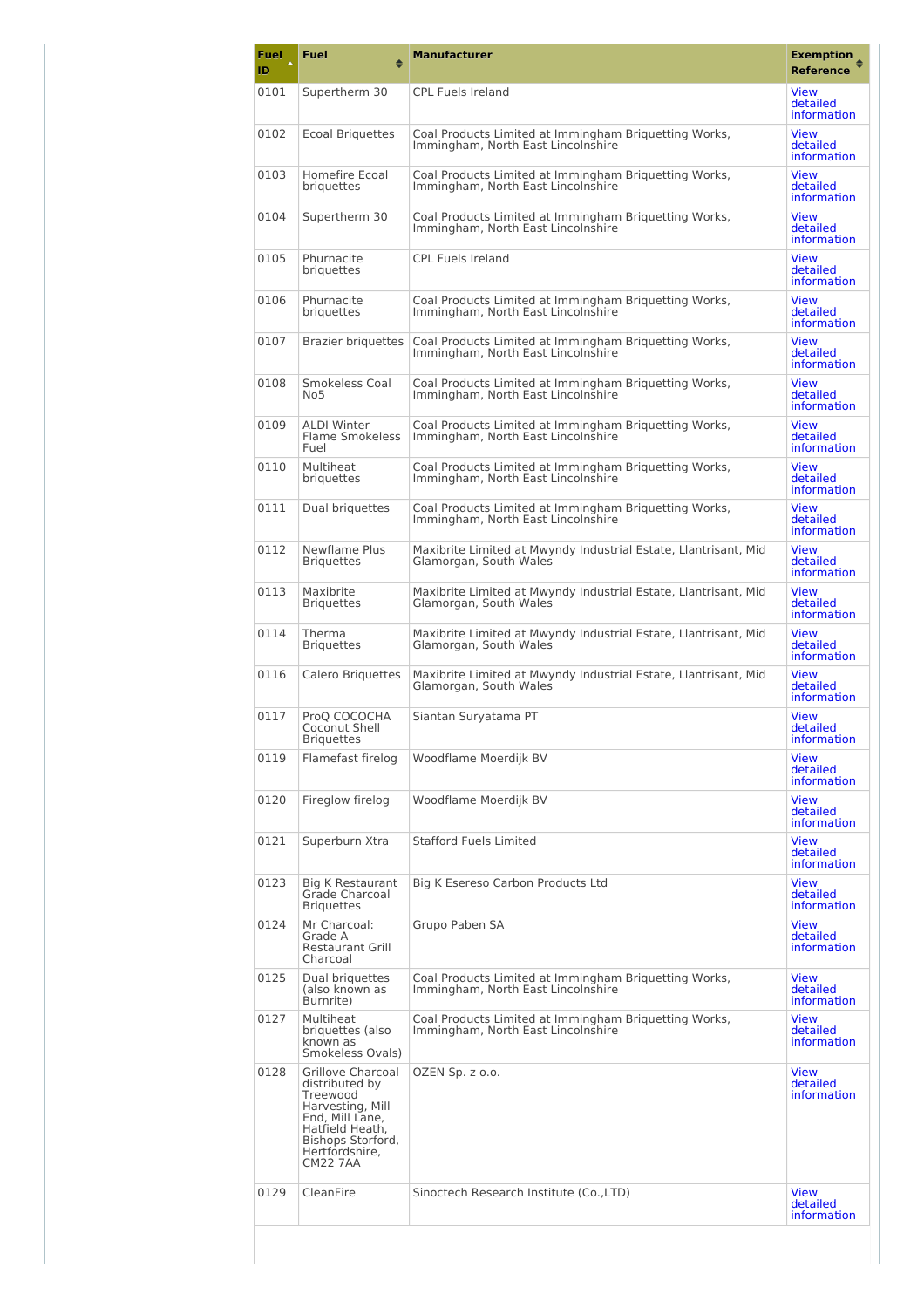| Fuel<br>ID | <b>Fuel</b><br>♠                                             | <b>Manufacturer</b>                                                                         | <b>Exemption</b><br><b>Reference</b>          |
|------------|--------------------------------------------------------------|---------------------------------------------------------------------------------------------|-----------------------------------------------|
| 0131       | Fire King<br>Restaurant<br>Hardwood<br>Charcoal              | Charcoal Cowboys Corporation, S.A.                                                          | <b>View</b><br>detailed<br>information        |
| 0132       | Holm Oak<br>Charcoal                                         | Braycom Sarmont S L (Todobrasa)                                                             | <b>View</b><br>detailed<br>information        |
| 0133       | Majik Engineered<br><b>Briquette</b><br>Charcoal             | Ecologs International Sdn Bhd.                                                              | <b>View</b><br>detailed<br>information        |
| 0137       | Trueflame                                                    | Coal Products Limited at Immingham Briquetting Works,<br>Immingham, North East Lincolnshire | <b>View</b><br>detailed<br>information        |
| 0139       | Ecoburn                                                      | Coal Products Limited at Immingham Briquetting Works,<br>Immingham, North East Lincolnshire | <b>View</b><br>detailed<br>information        |
| 0140       | Wildfire                                                     | Coal Products Limited at Immingham Briquetting Works,<br>Immingham, North East Lincolnshire | <b>View</b><br>detailed<br>information        |
| 0141       | Premium<br>Smokeless<br><b>Briquettes</b>                    | D J Davies Fuels Ltd.                                                                       | View<br>detailed<br>information               |
| 0143       | Blaze                                                        | Fuel Express Ltd.                                                                           | <b>View</b><br>detailed<br>information        |
| 0144       | Tiger Tim Firelogs                                           | Top Flames Europe BV                                                                        | <b>View</b><br>detailed<br>information        |
| 0145       | Optima Fire Logs                                             | Top Flames Europe BV                                                                        | <b>View</b><br>detailed<br>information        |
| 0146       | Pyrobloc Fire<br>Logs                                        | Top Flames Europe BV                                                                        | <b>View</b><br>detailed<br>information        |
| 0147       | Big K Cracklelog                                             | Top Flames Europe BV                                                                        | <b>View</b><br>detailed<br>information        |
| 0148       | Big K Smokeless<br>Coal Fire                                 | Big K Products UK Ltd                                                                       | <b>View</b><br>detailed<br>information        |
| 0149       | Newburn<br><b>Briquettes</b>                                 | M&G Solid Fuels LLP, Wilton International, Wilton, Middlesbrough,<br><b>TS90 8WS</b>        | <b>View</b><br>detailed<br>information        |
| 0150       | Maxiflame Plus                                               | Maxibrite Limited at Mwyndy Industrial Estate, Llantrisant, Mid<br>Glamorgan, South Wales   | <b>View</b><br>detailed<br>information        |
| 0151       | <b>HEXAGONAL</b><br>ORIGINAL<br><b>BRIOUETTE</b><br>(301001) | Josper S.A.U.                                                                               | View<br>detailed<br>information               |
| 0152       | <b>MARABU</b><br>CHARCOAL<br>(SP36)                          | Josper S.A.U.                                                                               | <b>View</b><br>detailed<br>information        |
| 0153       | <b>WHITE</b><br><b>OUEBRACHO</b><br>CHARCOAL<br>(SP51)       | Josper S.A.U.                                                                               | <b>View</b><br>detailed<br>information        |
| 0154       | Oxbow Excel<br><b>Briquettes</b>                             | Oxbow Coal Limited                                                                          | <b>View</b><br>detailed<br>information        |
| 0155       | Oxbow Newheat<br><b>Briquettes</b>                           | Oxhow Coal Limited                                                                          | <b>View</b><br>detailed<br>information        |
| 0156       | Oxbow Glow                                                   | Oxbow Coal Limited                                                                          | <b>View</b><br>detailed<br><i>information</i> |
| 0157       | Oxbow Red                                                    | Oxbow Coal Limited                                                                          | <b>View</b><br>detailed<br><i>information</i> |
| 0158       | Economy<br>Smokeless Fuel                                    | D   Davies Fuels Ltd.                                                                       | <b>View</b><br>detailed<br><i>information</i> |
| 0159       | Molacite                                                     | D J Davies Fuels Ltd.                                                                       | <b>View</b><br>detailed<br>information        |
| 0160       | <b>United Farmers</b><br>Smokeless<br>Multifuel              | Coal Products Limited at Immingham Briquetting Works,<br>Immingham, North East Lincolnshire | <b>View</b><br>detailed<br><i>information</i> |
| 0161       | Superheat                                                    | Coal Products Limited at Immingham Briquetting Works,<br>Immingham, North East Lincolnshire | <b>View</b><br>detailed<br><i>information</i> |
| 0162       | Heat                                                         | Coal Products Limited at Immingham Briquetting Works,<br>Immingham, North East Lincolnshire | <b>View</b><br>detailed<br>information        |
|            |                                                              |                                                                                             |                                               |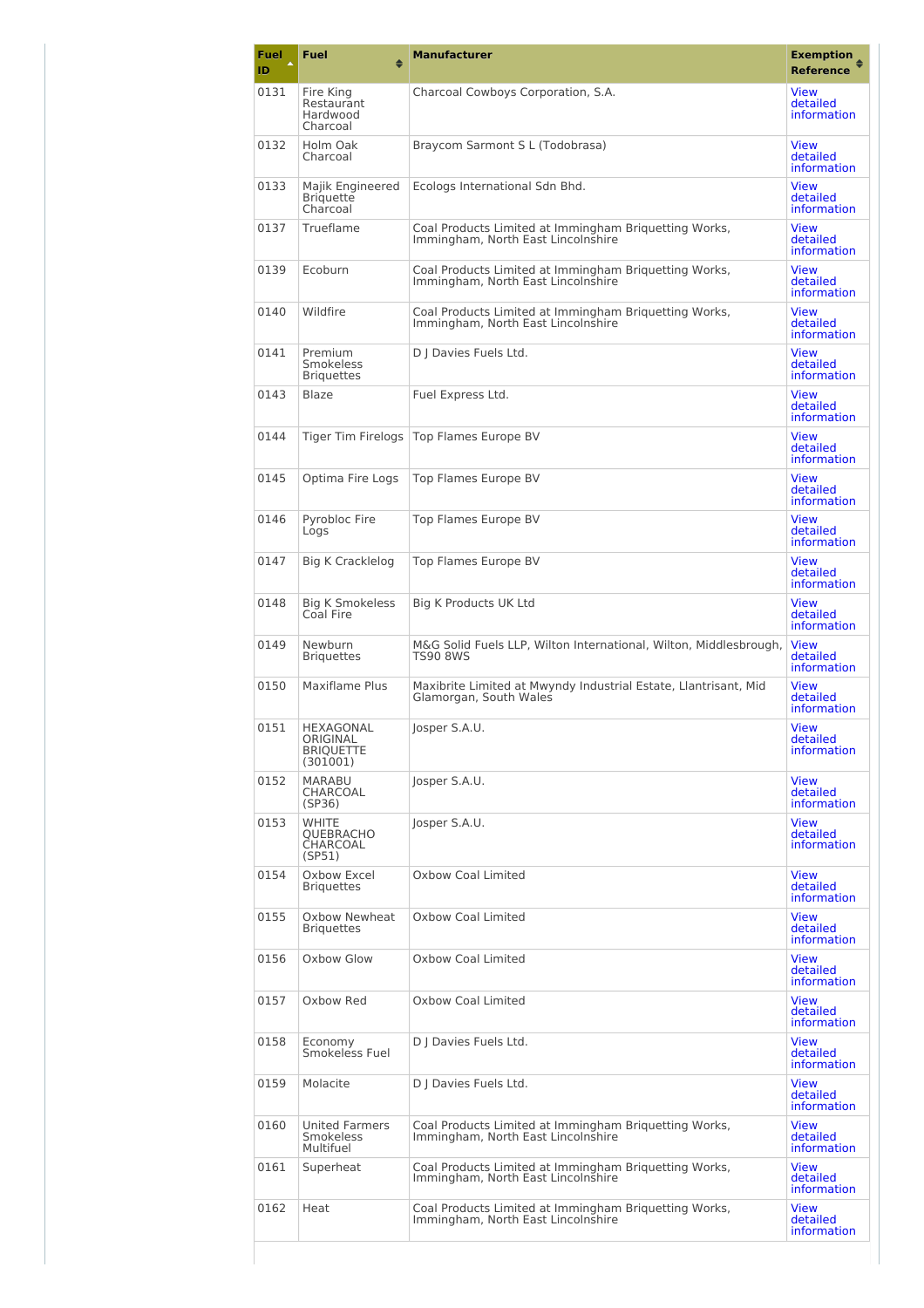| <b>Fuel</b><br>ID | <b>Fuel</b><br>♠                      | <b>Manufacturer</b>                                                                         | <b>Exemption</b><br><b>Reference</b>          |
|-------------------|---------------------------------------|---------------------------------------------------------------------------------------------|-----------------------------------------------|
| 0163              | Stovemaster<br>Housefuel              | Coal Products Limited at Immingham Briguetting Works,<br>Immingham, North East Lincolnshire | View<br>detailed<br>information               |
| 0164              | Blaze                                 | Fuel Express Ltd.                                                                           | <b>View</b><br>detailed<br>information        |
| 0165              | <b>Extreme Heat</b>                   | Fuel Express Ltd.                                                                           | <b>View</b><br>detailed<br>information        |
| 0166              | Ultimate                              | Fuel Express Ltd.                                                                           | <b>View</b><br>detailed<br>information        |
| 0167              | H/Ovals                               | Fuel Express Ltd.                                                                           | <b>View</b><br>detailed<br><i>information</i> |
| 0168              | <b>Burnrite</b>                       | Coal Products Limited at Immingham Briquetting Works,<br>Immingham, North East Lincolnshire | <b>View</b><br>detailed<br>information        |
| 0170              | Inferno                               | Coal Products Limited at Immingham Briquetting Works,<br>Immingham, North East Lincolnshire | <b>View</b><br>detailed<br>information        |
| 0171              | <b>Briteflame</b>                     | Coal Products Limited at Immingham Briguetting Works,<br>Immingham, North East Lincolnshire | <b>View</b><br>detailed<br>information        |
| 0172              | Wulfi-Mix                             | The Wulfruna Coal Company                                                                   | <b>View</b><br>detailed<br>information        |
| 0173              | Properfuel                            | Properfuel Ltd.                                                                             | <b>View</b><br>detailed<br>information        |
| 0174              |                                       | Smokeless Ovoids Alford Coal Supplies Ltd.                                                  | <b>View</b><br>detailed<br>information        |
| 0175              | Cosilite                              | Fuel Express Ltd.                                                                           | <b>View</b><br>detailed<br>information        |
| 0176              | <b>Hot Ovoids</b>                     | Pearsons of Duns Ltd.                                                                       | <b>View</b><br>detailed<br>information        |
| 0177              | <b>Five Star Ovals</b>                | Pearsons of Duns Ltd.                                                                       | <b>View</b><br>detailed<br><i>information</i> |
| 0178              | Maxim                                 | Seal Fuels Ltd.                                                                             | <b>View</b><br>detailed<br>information        |
| 0179              | Coalfire Plus                         | Seal Fuels Ltd.                                                                             | <b>View</b><br>detailed<br>information        |
| 0180              | <b>TFM Smokeless</b><br>Fuel          | Seal Fuels Ltd.                                                                             | <b>View</b><br>detailed<br>information        |
| 0181              | Longheat                              | Seal Fuels Ltd.                                                                             | <b>View</b><br>detailed<br>information        |
| 0182              | Roseblend                             | Alford Coal Supplies Ltd.                                                                   | <b>View</b><br>detailed<br>information        |
| 0183              | Blackjack                             | <b>B</b> and <b>B</b> Fuels Ltd                                                             | <b>View</b><br>detailed<br>information        |
| 0184              | <b>EEZYHEAT</b>                       | <b>B</b> and <b>B</b> Fuels Ltd                                                             | <b>View</b><br>detailed<br>information        |
| 0185              | Stoveflame                            | Lincs Firewood Company Limited                                                              | <b>View</b><br>detailed<br>information        |
| 0186              | <b>Stoveflame Plus</b>                | Lincs Firewood Company Limited                                                              | <b>View</b><br>detailed<br>information        |
| 0187              | Heatwave                              | Fuel Express Ltd.                                                                           | <b>View</b><br>detailed<br><i>information</i> |
| 0188              | Fermesse                              | Fuel Express Ltd.                                                                           | <b>View</b><br>detailed<br>information        |
| 0189              | Natural<br>Formulation Zip<br>Firelog | Standard Brands (Trading) Ireland Ltd                                                       | <b>View</b><br>detailed<br>information        |
| 0190              | Bestflame Firelog                     | Standard Brands (Trading) Ireland Ltd                                                       | <b>View</b><br>detailed<br><i>information</i> |
| 0191              | Cosiflame                             | David Viggers Coal Merchant                                                                 | <b>View</b><br>detailed<br>information        |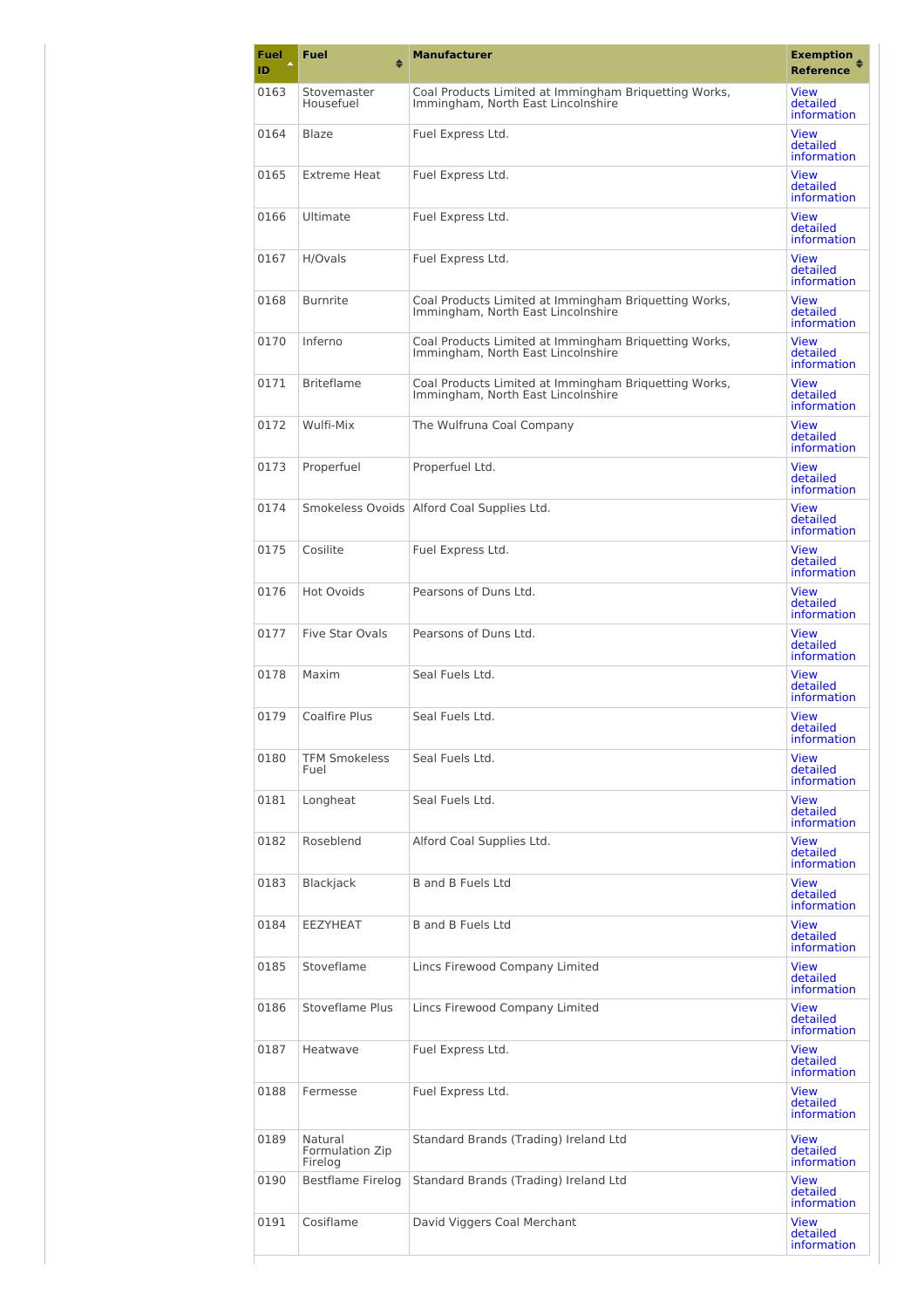| Fuel<br>ID | <b>Fuel</b><br>٠                                       | <b>Manufacturer</b>                                                                       | <b>Exemption</b><br><b>Reference</b>          |
|------------|--------------------------------------------------------|-------------------------------------------------------------------------------------------|-----------------------------------------------|
|            |                                                        |                                                                                           |                                               |
| 0192       | <b>DFC Fuels</b><br>Smokeless Ovoids                   | <b>DFC Fuels</b>                                                                          | <b>View</b><br>detailed<br>information        |
| 0193       | <b>Extreme Heat</b>                                    | Fuel Express Ltd.                                                                         | <b>View</b><br>detailed<br>information        |
| 0194       | Multi                                                  | Charlton Whitehouse Fuels Ltd.                                                            | <b>View</b><br>detailed<br>information        |
| 0195       | <b>Burnwell Blend</b><br>$Plus+$                       | M&G Solid Fuels LLP, Wilton International, Wilton, Middlesbrough,<br><b>TS90 8WS</b>      | <b>View</b><br>detailed<br>information        |
| 0196       | Homeflame Plus                                         | Maxibrite Limited at Mwyndy Industrial Estate, Llantrisant, Mid<br>Glamorgan, South Wales | <b>View</b><br>detailed<br>information        |
| 0197       | <b>Blended Ovoids</b>                                  | Glanville's St Columb LTD                                                                 | <b>View</b><br>detailed<br>information        |
| 0198       | Energy                                                 | Hawke Fuels                                                                               | <b>View</b><br>detailed<br>information        |
| 0199       | Warmheat                                               | Semmens Fuels                                                                             | <b>View</b><br>detailed<br>information        |
| 0200       | Realflame                                              | Ace Gas Ltd / Ace Energy                                                                  | <b>View</b><br>detailed<br>information        |
| 0201       | Realflame<br>Premium The<br><b>Green Alternative</b>   | Ace Gas Ltd / Ace Energy                                                                  | <b>View</b><br>detailed<br>information        |
| 0202       | Realflame<br>Premium Plus The<br><b>Gold Standard</b>  | Ace Gas Ltd / Ace Energy                                                                  | <b>View</b><br>detailed<br>information        |
| 0203       | <b>Barbequick</b>                                      | Rectella International Ltd                                                                | <b>View</b><br>detailed<br>information        |
| 0204       | Properfuel<br>Premium                                  | Properfuel Ltd.                                                                           | <b>View</b><br>detailed<br>information        |
| 0205       | Cosy Heat                                              | Norman Simpson and Son                                                                    | <b>View</b><br>detailed<br>information        |
| 0206       | Cosyflame                                              | LCC Group Ltd.                                                                            | <b>View</b><br>detailed<br>information        |
| 0207       | Hi Lite                                                | LCC Group Ltd.                                                                            | <b>View</b><br>detailed<br>information        |
| 0208       | Superflame                                             | LCC Group Ltd.                                                                            | <b>View</b><br>detailed<br>information        |
| 0209       | Handy Heat<br>Smokeless                                | LCC Group Ltd.                                                                            | <b>View</b><br>detailed<br><i>information</i> |
| 0210       | Dragon Multi-<br>Purpose<br><b>Briquettes</b>          | R Smith & Son Denbigh limited                                                             | <b>View</b><br>detailed<br>information        |
| 0211       | <b>DFC Fuels</b><br>Burnwell Plus+<br>Smokeless Ovoids | <b>DFC Fuels</b>                                                                          | <b>View</b><br>detailed<br>information        |
| 0212       | Realflame<br>Premium Plus The<br>Gold Standard         | Ace Gas Ltd / Ace Energy                                                                  | <b>View</b><br>detailed<br>information        |

### **Footnotes**

- 1. Fuels that are not commercially available have been authorised previously and continued to be authorised if manufactured before dates specified in the relevant Statutory instruments.
- 2. Previously authorised by The Smoke Control Areas (Authorised Fuels) (England) (No. 2) Regulations 2014 (SI 2014/2366), no longer in force as of 1 October 2015. Now authorised by publication of this list by the Secretary of State in accordance with changes made to sections 20 and 21 of the Clean Air Act 1993 by section 15 of the Deregulation Act 2015.
- 3. Authorised for use in England by publication of this list by the Secretary of State in accordance with changes made to sections 20 and 21 of the Clean Air Act 1993 by section 15 of the Deregulation Act 2015
- 4. Previously authorised by The Smoke Control Areas (Authorised Fuels) (Scotland) Regulations 2014 (SI 2014/317), no longer in force as of 30th June 2014. Now authorised by publication of this list by Scottish Ministers under section 50 of the Regulatory Reform (Scotland) Act 2014.
- 5. Authorised for use in Scotland by publication of this list by Scottish Ministers under section 50 of the Regulatory Reform (Scotland) Act 2014.
- 6. Previously authorised by the Smoke Control Areas (Authorised Fuels) Regulations (Northern Ireland) 2013 (S.R. 2013 No. 205), as amended, no longer in force as of 10th October 2016. Now authorised by publication of this list by the Department of Agriculture, Environment and Rural Affairs in accordance with changes made to Articles 2(2) and 17(3) of the Clean Air (Northern Ireland) Order 1981 by section 15 of the Environmental Better Regulation Act (Northern Ireland) 2016.
- 7. Authorised for use in Northern Ireland by publication of this list by the Department of Agriculture, Environment and Rural Affairs in accordance with changes made to Articles 2(2) and 17(3) of the Clean Air (Northern Ireland) Order 1981 by section 15 of the Environmental Better Regulation Act (Northern Ireland) 2016.